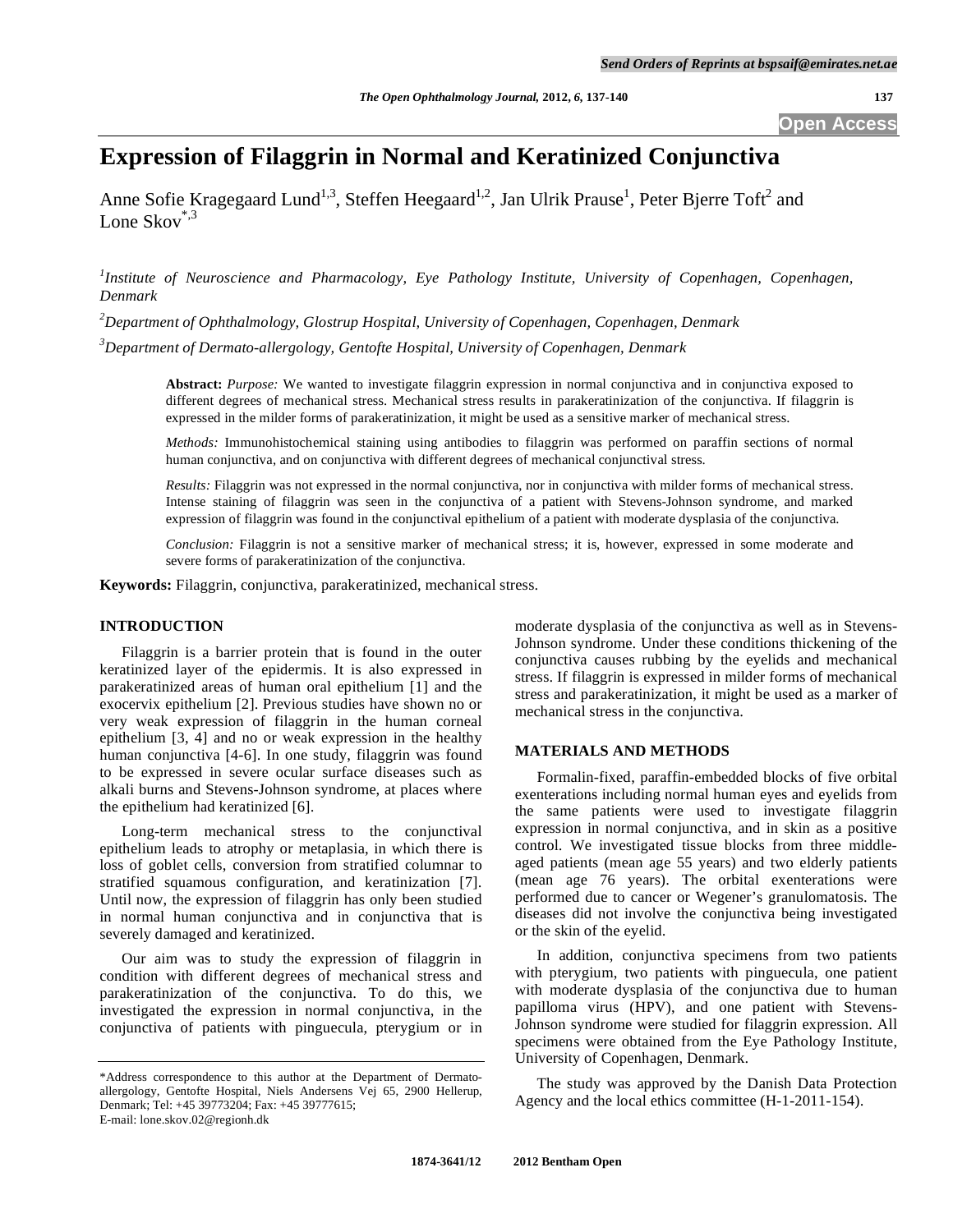#### **Immunohistochemistry**

 Two 4.5*μ*m sections per patient were cut from the paraffin-embedded specimens. The sections were deparaffinized, boiled for 20 min in TrisEDTA buffer (pH=9) for antigen retrieval, and incubated for 25 min with the primary antibody to filaggrin, diluted 1:50 (clone no. 15C10, code no. NCL-Filaggrin; Novocastra Laboratories Ltd, Newcastle upon Tyne, UK). Then the sections were incubated with a secondary antibody (kit code K5003; Dako A/S) for 25 min followed by a peroxidase blocking solution  $(1\% H_2O_2)$  for eight min and with a dilution of streptavidin peroxidase (kit code K5003; Dako A/S). Before and after each incubation with antibody or streptavidin peroxidase, the sections were washed with PBS. They were visualized using AEC chromogen (kit code K5003; Dako A/S). All sections, except for the conjunctiva from the patient with moderate dysplasia of the conjunctiva, were stained simultaneously to ensure that samples for comparison were treated in exactly the same way. Positive and negative controls were included to ensure good antigen retrieval and to prevent false positives.

## **RESULTS**

#### **Expression of Filaggrin in Normal Human Conjunctiva**

 No expression of filaggrin was seen in the healthy conjunctivas (Fig. **1F**). Positive controls tissue, i.e. skin from the eyelids of the same patients, showed strong filaggrin expression in the outer, keratinized epithelium (Fig. **1G**).

## **Expression of Filaggrin in Abnormal Conjunctiva**

#### *Pinguecula*

 The two patients with pinguecula were men aged 56 and 81 years. By staining, there was no evidence of filaggrin expression in the conjunctivas of these patients.

#### *Pterygium*

 One patient with pterygium was a man aged 46 years and the other was a woman aged 64 years. We did not find any expression of filaggrin in the conjunctiva specimens of these two patients (Fig. **1A**, **B**).

## *Stevens-Johnson Syndrome*

 We investigated three different samples from a male patient with Stevens-Johnson syndrome: one biopsy taken from the conjunctiva of the right eye and one taken from the conjunctiva of the left eye, when the patient was 23 years old. The third biopsy was from the left conjunctiva when the patient was 29 years old (Fig. **1C**). Intense staining of filaggrin was seen in the superficial layers of all three samples (Fig. **1D**).

# *Moderate Dysplasia of the Conjunctiva*

 The patient with moderate dysplasia was 70 years old at the time of resection. Marked expression of filaggrin was found in the parakeratinized areas of the conjunctiva (Fig. **1E**).

## **DISCUSSION**

 Filaggrin is part of the normal skin barrier, where it plays an essential role in the regulation of epidermal homeostasis [8, 9]. It is expressed in keratinocytes during the terminal differentiation, and is therefore involved in keratinization of the skin [10]. Several mutations in the gene that encodes filaggrin (FLG) have been identified, and linked to skin diseases [11, 12]. Homozygosity results in no production of filaggrin. In the present study, normal conjunctiva from the control group did not express any filaggrin. This is consistent with results of previous studies [5, 6]. To ensure that was not caused by a mutation in the filaggrin gene, we tested both conjunctiva and skin from the same patient at the same time. They all showed expression of filaggrin in the skin and no expression of filaggrin in the conjunctival epithelium, thereby eliminating the possibility that filaggrin was not detected in the conjunctiva because of a mutation in the gene that encodes the protein.

 One study [4] found that paraformaldehyde destroyed the antigenicity of the filaggrin molecule in biopsy specimens of human skin. No information on the chemicals used to unmask the epitope was given, but since trypsin was used to pre-treat cytokeratins, it might have been used for filaggrin. We used a Tris-EDTA buffer, and there was a positive result for filaggrin in the controls.

 One study has also shown that severe damage to the conjunctiva - in the form of Stevens-Johnson syndrome, ocular cicatricial pemphigoid, or chemical injuries in the chronic cicatricial phase - induces the upregulation of filaggrin [6].

 In the present study, we found filaggrin expression in the conjunctival epithelium of a patient with moderate dysplasia of the conjunctiva. In addition, we found filaggrin expression in two specimens taken six years apart in the conjunctiva of a patient with Stevens-Johnson syndrome. This confirms that filaggrin is expressed when the conjunctiva becomes parakeratinized. Our findings also show that in severely parakeratinized conjunctiva, the expression of filaggrin may be stable over many years. Filaggrin was also expressed in conjunctival dysplasia, which is characterized by mild parakeratinization.

 To our knowledge, filaggrin expression in conjunctivae with milder degrees of parakeratinization has not previously been described. Filaggrin was not detected in the conjunctiva of patients with pterygium and pinguecula. Our hypothesis was that even mild parakeratinization may lead to filaggrin expression. However, we found no filaggrin expression in patients suffering from pterygium or pinguecula. We did not have skin samples from these patients, and the lack of filaggrin expression might have been caused by a mutation in filaggrin gene. However, since only 9% of the population of European origin are carriers of the most common filaggrin mutations [13], it is unlikely that the two patients with pterygium and the two patients with pinguecula would all be homozygotes for a mutation. More patients would have to be tested to make sure that these results was not caused by a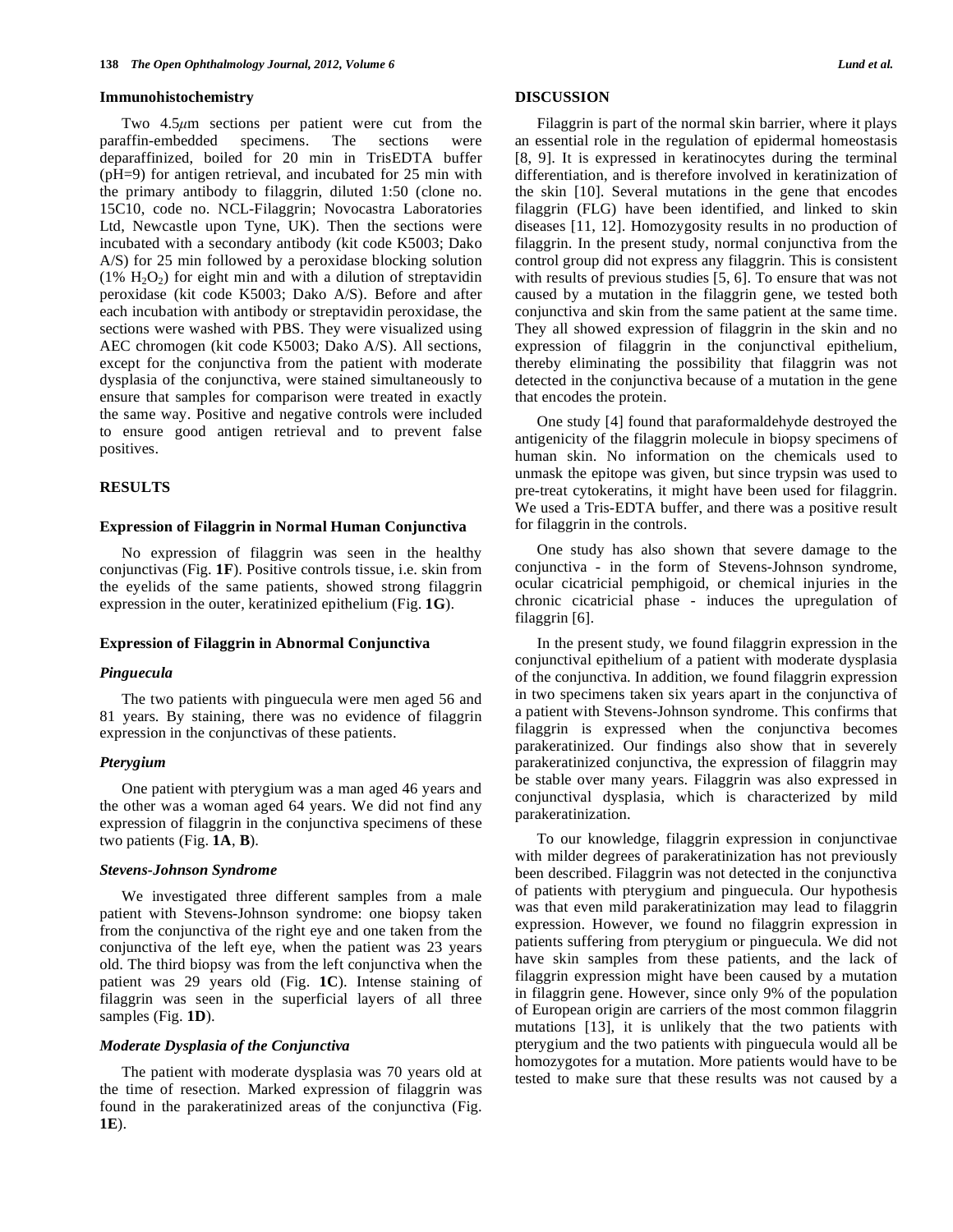

Fig. (1). A. Nasal pterygium. B. Micrograph of pterygium stained with anti-filaggrin. Bar = 100 µm. Note the complete lack of filaggrin expression. **C**. Late stage of Stevens-Johnson syndrome. **D**. Micrograph of sample from (**C**). Bar = 100 µm. Note the marked binding of antifilaggrin to the parakeratinized superficial layers of the epithelium. **E**. Micrograph of conjunctiva with moderate dysplasia. Bar = 100 m. Only focal filaggrin expression was found. **F**. Micrograph of normal conjunctiva, which does not express filaggrin. Bar = 100 m. **G**. Micrograph of normal skin from same patient as in  $(F)$ . Bar = 100  $\mu$ m. Note the marked expression of filaggrin in the keratinized layers of the epithelium.